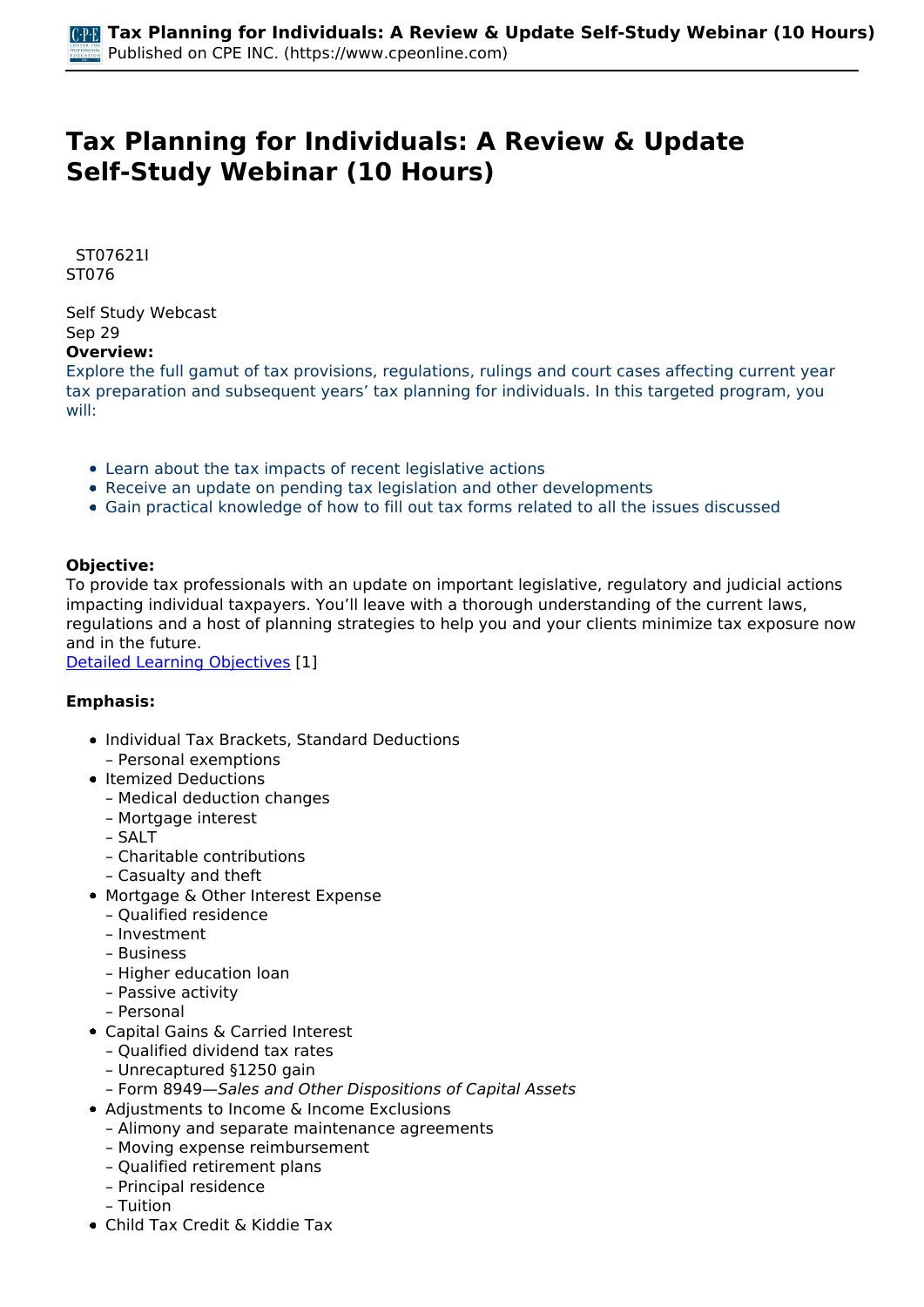*Published on CPE INC. (https://www.cpeonline.com)*

- *Health insurance & 529 College Savings Plans – Affordable Care Act*
	-
- *199A Qualified Business Deduction*
	- *Qualified trades and businesses*
	- *Taxable income limitation*
	- *Qualifying property*
	- *Carryover of losses*
	- *Type of entity (sole proprietor, S Corp, C Corp)*
	- *Employees and contractors*
	- *Retirement contributions*
- *Estates, Gift Tax & GST Tax*
- *Other Changes*
	- *Contesting IRS levy changes*
	- *Additional due diligence*
	- *Extenders*
	- *SECURE Act*
- *Residential Rental Property*
- **Sale of a Principal Residence**
- *Passive Loss Rules*
	- *Suspended losses*
	- *Special allowance*
- *Retirement Plans & Stock Options*
	- *Taxability of qualified and nonqualified plans*
	- *Equity grants*

*• Identify the TCJA's effect on individual taxpayer's tax brackets, personal exemptions and the standard deduction* 

*• Recognize the new above-the-line charitable deduction (for 2021 only) allowable under the Consolidated Appropriations Act of 2021*

*• Identify the sale of capital assets subject to a rate in excess of the otherwise maximum rate of 20%*

*• Recognize the overall approach taken by Congress to give income tax relief to pass-through income recipients* 

*• Recognize the definition of a "qualified trade or business" under Section 199A*

*Alternative Minimum Tax—Individuals*